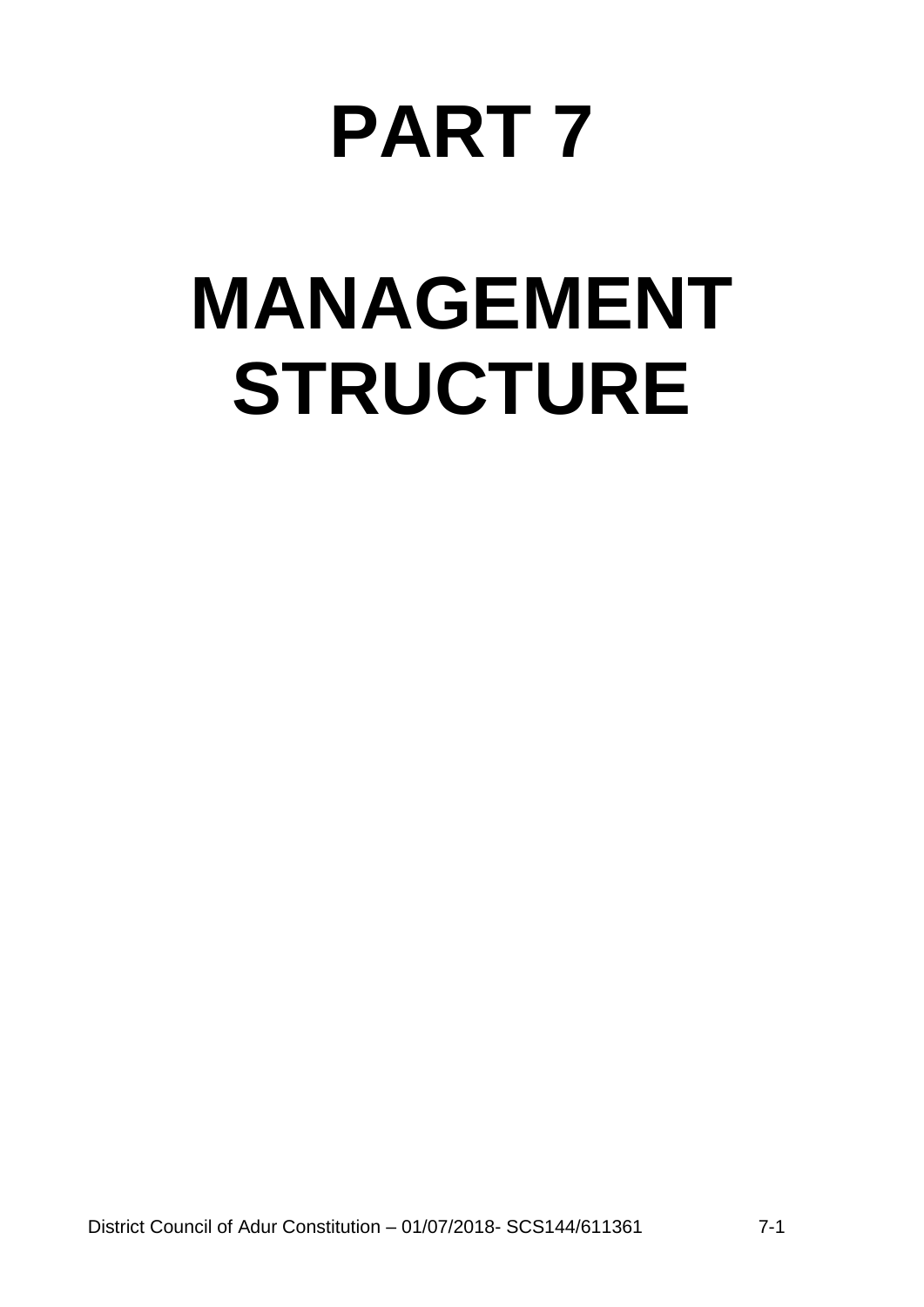## **1.0 INTRODUCTION**

The Council's Officer structure as at July 2018 consists of the Chief Executive and 3 Directors with their Directorates.

This section should be read in conjunction with Article 11 of the Constitution which details with statutory responsibilities within the Council's management structure.

Adur and Worthing Councils have a Joint Officer Management Structure; some of the areas of responsibility listed in this part of the Constitution may refer only to one Council. The Joint Committee Agreement, as amended, has the definitive roles and responsibilities. Full details of the delegations to Officers can be found in the Joint Scheme of Delegations to Officers, which is included within Part 4 of this Constitution.

## **2.0 THE CHIEF EXECUTIVE**

The Chief Executive provides strategic and corporate direction of the Council, working closely with the Elected Members and Senior Officers to ensure the management of the Council meets corporate objectives.

The Chief Executive is also the Council's statutorily appointed Head of Paid Service. He is directly responsible, and line manages, the Council's team relating to Communications.

## **3.0 DIRECTORS**

The Directors have a significant role in the Corporate Management of the Council and pursue matters of a strategic nature. The Directors are responsible for overseeing various Directorates; these are detailed below:

#### **3.1 Director for the Economy responsible for the following service areas:**

- Planning and Development
- Culture
- Place and Economy
- Major Projects and Investment

## **3.2 Director for Communities responsible for the following service areas:**

- **•** Environmental Services
- Housing
- Wellbeing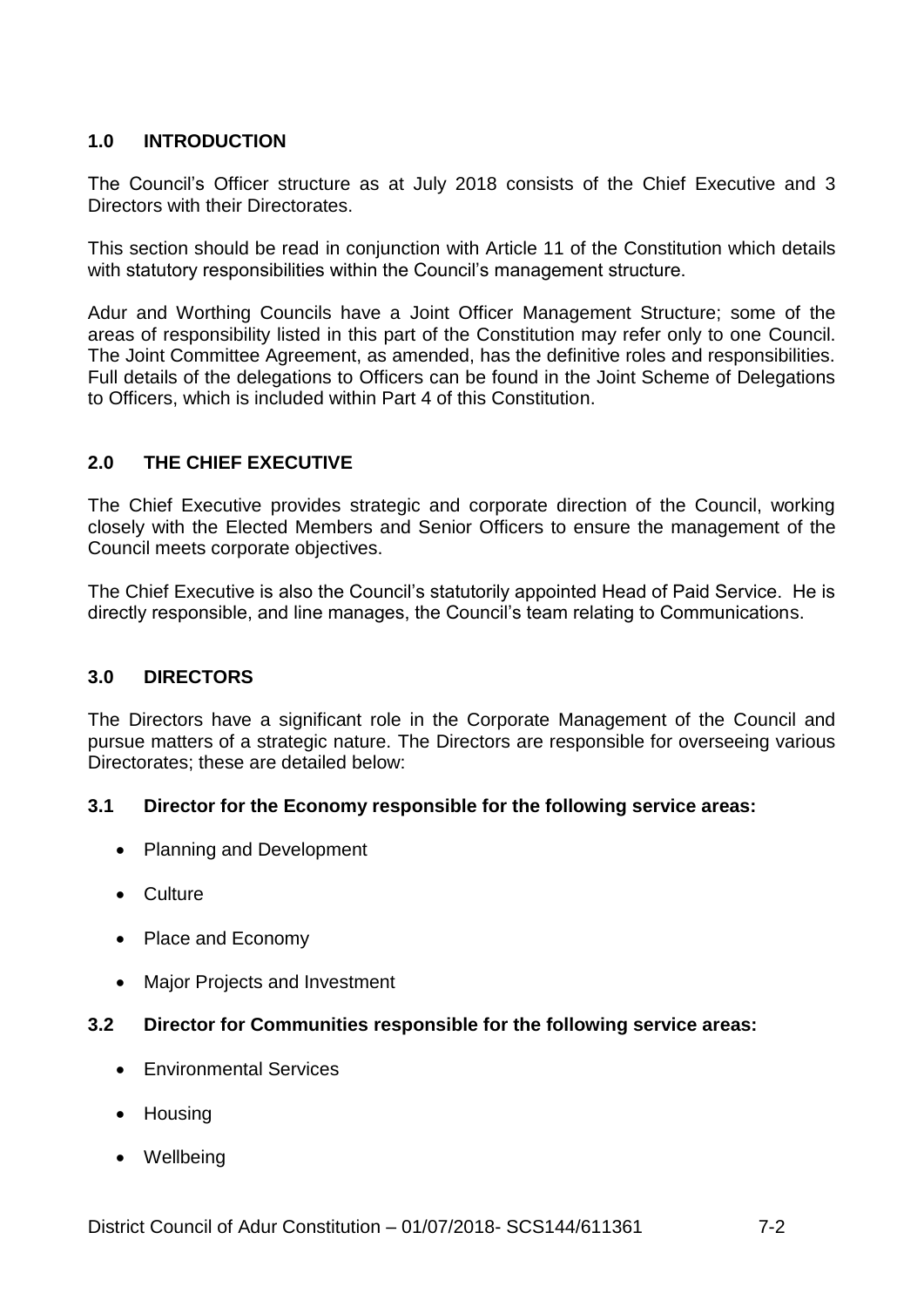## **3.3 Director for Digital & Resources responsible for the following service areas:**

- Revenues and Benefits
- Finance
- Customer and Digital Services
- Legal Services
- Human Resources
- Business and Technical Services

#### **4.0 SERVICE AREAS**

Each of the Services, or Sections, within a Directorate is headed by a Head of Service post. Outline details of their areas of responsibility are given below:-

#### **4.1 Economies Directorate**

#### **4.1.1 Head of Planning & Development**

- Planning Policy
- Major Planning Applications
- Development Management
- Building Control
- Land Charges
- Local Land and Property Gazetteer (LLPG)
- Street Naming and Numbering
- Fire Safety Advisory Services
- Flood defence

## **4.1.2 Head of Culture**

- **•** Museums
- Venues
- Cultural Partnership

## **4.1.3 Head of Place & Economy**

- Economic Investment (LEP) / Growth Deal / City Region
- Economic Development, Inward Investment & Business Retention
- Place Shaping, Urban Realm & Town Centre Management
- Skills & Enterprise
- Business Engagement & Partnerships
- EU and External Funding
- Visitors & Events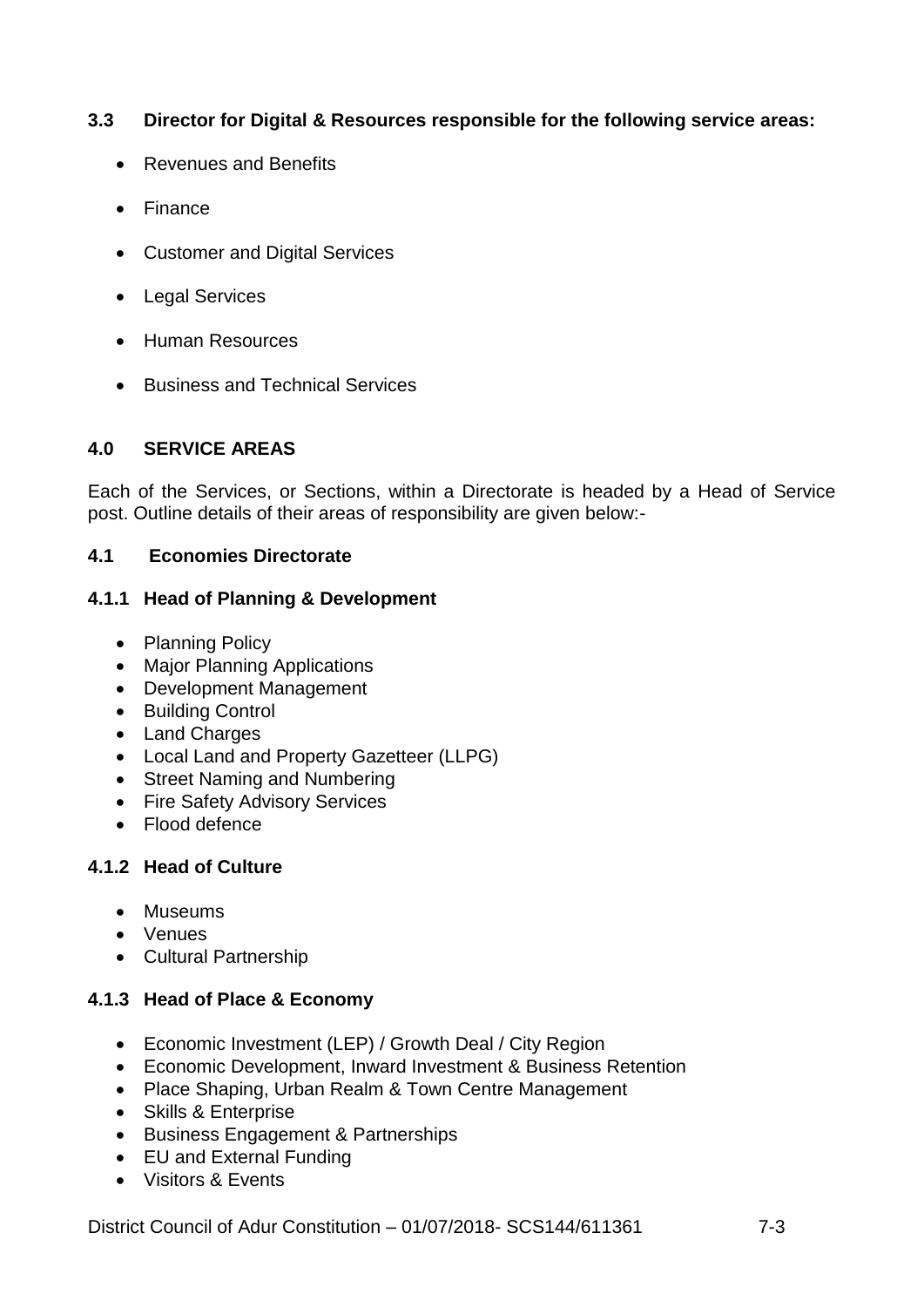## **4.1.4 Head of Major Projects & Investment**

- Major Regeneration Projects
- Estates & Property

#### **4.2 Communities Directorate**

#### **4.2.1 Head of Environmental Services**

- Parks & Open Spaces
- Foreshore
- Worthing Pier
- Bereavement Services
- Environmental Health (Dog Control)
- Recycling & Refuse Service
- Bulky Waste
- Clinical Waste
- Commercial Waste
- Street Cleansing
- Graffiti
- Waste Strategy & Compliance
- Waste Education
- Fleet & Transport Management
- Commerce Way & Meadow Road Management
- Waste Transfer Licences
- Pest Control

## **4.2.2 Head of Housing**

- Building Services (Housing)
- Tenancy Services (Adur Homes)
- Strategy, Systems & Clienting
- Private Sector Housing
- **•** Housing Solutions

## **4.2.3 Head of Wellbeing**

- Public Health & Wellbeing
- Public Health & Regulation (Environmental Health) Protection
- Public Health & Regulation (Environmental Health) Food Safety & Healthy **Workplaces**
- Think Family & Early Help
- Community Safety & Anti-Social Behaviour
- Licensing
- Democratic Services
- Community Engagement
- Places & Neighbourhoods
- Third Sector & Partnerships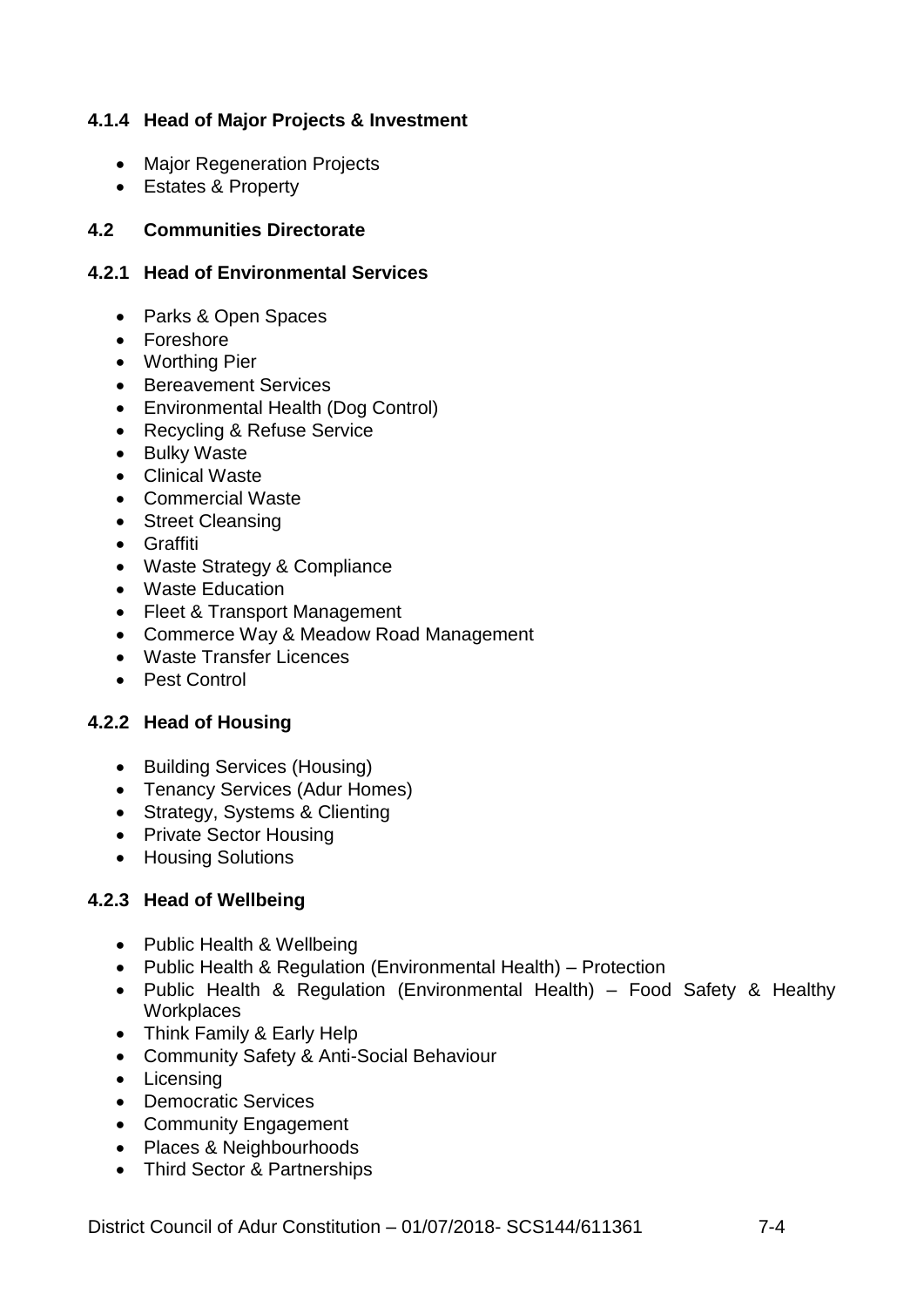• Safeguarding

## **4.3 Digital & Resources Directorate**

#### **4.3.1 Head of Revenues & Benefits**

- Council Tax and NNDR (National Non-Domestic Rates)
- BID (Business Improvement District) Levy
- Benefits

## **4.3.2 Chief Financial Officer**

- Management & Technical Accounting
- Strategic Accounting
- Exchequer & Fraud
- Internal Audit
- Procurement & Contracts

## **4.3.3 Head of Customer & Digital Services**

- Customer Services
- Customer Insight
- Digital Transformation
- Service Design
- Systems Support & Development
- Management Information Systems (MIS), Data and Information Security
- Elections
- Business Support
- Parking Services

## **4.3.4 Head of Legal Services**

- Governance
- Monitoring Officer Function
- Property
- Contracts
- Litigation
- Regulatory

## **4.3.5 Head of Human Resources**

- Strategic HR Partnering
- Employee Relations
- Employee Resourcing
- Employee Wellbeing
- Organisational Development
- Learning & Development
- Cultural Change